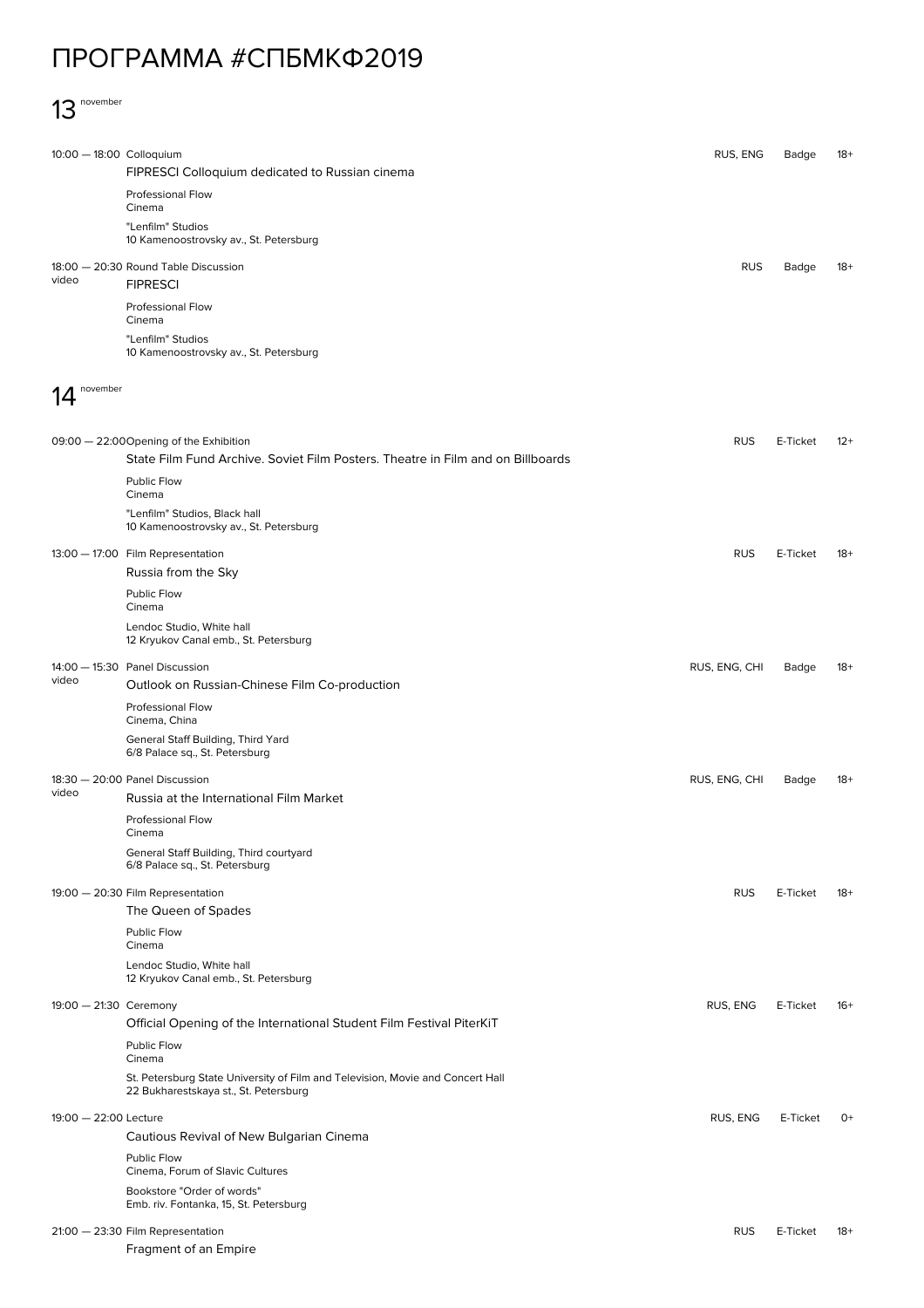## 15 november

|                            | 09:00 - 22:00 Film Representation<br>State Film Fund Archive. Soviet Film Posters. Theatre in Film and on Billboards                    | <b>RUS</b> | E-Ticket | $12+$ |
|----------------------------|-----------------------------------------------------------------------------------------------------------------------------------------|------------|----------|-------|
|                            | Public Flow<br>Cinema                                                                                                                   |            |          |       |
|                            | Lendoc Studio<br>12 Kryukov Canal emb., St. Petersburg                                                                                  |            |          |       |
| video                      | 10:00 - 11:30 Panel Discussion                                                                                                          | RUS, ENG   | Badge    | $18+$ |
|                            | Co-production: a Strategic Priority in the Development of the Russian Animation Industry                                                |            |          |       |
|                            | <b>Professional Flow</b><br>Cinema                                                                                                      |            |          |       |
|                            | General Staff Building, White hall<br>6/8 Palace sq., St. Petersburg                                                                    |            |          |       |
| 11:00 - 13:00 Workshop     |                                                                                                                                         | RUS, ENG   | E-Ticket | 0+    |
|                            | Master-class by screenwriter Paul Brown: "Techniques for creating heroes who want to empathize with, or the power of crazy<br>passions" |            |          |       |
|                            | Public Flow<br>Cinema                                                                                                                   |            |          |       |
|                            | St. Petersburg State University of Film and Television<br>22 Bukharestskaya st., St. Petersburg                                         |            |          |       |
| $11:00 - 21:00$ Exhibition |                                                                                                                                         | <b>RUS</b> | E-Ticket | $6+$  |
|                            | Cheburashka and All, All, All. 50 years of the main characters of the Soviet animation                                                  |            |          |       |
|                            | Public Flow<br>Cinema                                                                                                                   |            |          |       |
|                            | <b>Berthold Centre</b><br>Grazhdanskaya st., 13-15, St. Petersburg                                                                      |            |          |       |
|                            | 12:00 - 13:30 Pitching Session                                                                                                          | RUS, ENG   | Badge    | $18+$ |
| video                      | New Russian animation projects pitching session                                                                                         |            |          |       |
|                            | <b>Professional Flow</b><br>Cinema                                                                                                      |            |          |       |
|                            | General Staff Building, White hall<br>6/8 Palace sq., St. Petersburg                                                                    |            |          |       |
|                            | 15:00 - 18:00 Round Table Discussion                                                                                                    | <b>RUS</b> | E-Ticket | $16+$ |
|                            | Problems and prospects for the development of Russian author's animation                                                                |            |          |       |
|                            | Public Flow<br>Cinema                                                                                                                   |            |          |       |
|                            | St. Petersburg State University of Film and Television, Movie and Concert Hall<br>22 Bukharestskaya st., St. Petersburg                 |            |          |       |
|                            | 15:00 - 18:00 Film Representation                                                                                                       | <b>RUS</b> | E-Ticket | $18+$ |
|                            | Long Live Mexico!                                                                                                                       |            |          |       |
|                            | Public Flow<br>Cinema                                                                                                                   |            |          |       |
|                            | Lendoc Studio, White hall<br>12 Kryukov Canal emb., St. Petersburg                                                                      |            |          |       |
| 18:00 - 21:00 Festival     |                                                                                                                                         | RUS, ENG   | E-Ticket | 16+   |
|                            | PiterKiT                                                                                                                                |            |          |       |
|                            | Public Flow<br>Cinema                                                                                                                   |            |          |       |
|                            | St. Petersburg State University of Film and Television, Movie and Concert Hall<br>22 Bukharestskaya st., St. Petersburg                 |            |          |       |
|                            |                                                                                                                                         |            |          |       |
|                            | 19:00 - 20:30 Film Representation<br><b>Battleship Potemkin</b>                                                                         | <b>RUS</b> | E-Ticket | $18+$ |
|                            | Public Flow                                                                                                                             |            |          |       |
|                            | Cinema                                                                                                                                  |            |          |       |
|                            | Lendoc Studio, White hall<br>12 Kryukov Canal emb., St. Petersburg                                                                      |            |          |       |
|                            | 19:00 - 21:30 Round Table Discussion                                                                                                    |            | RUS, ENG | $O+$  |

Roundtable "From the Post-Soviet to 'Today': Reality's Reflection in Russian and German Films in 1990–2010"